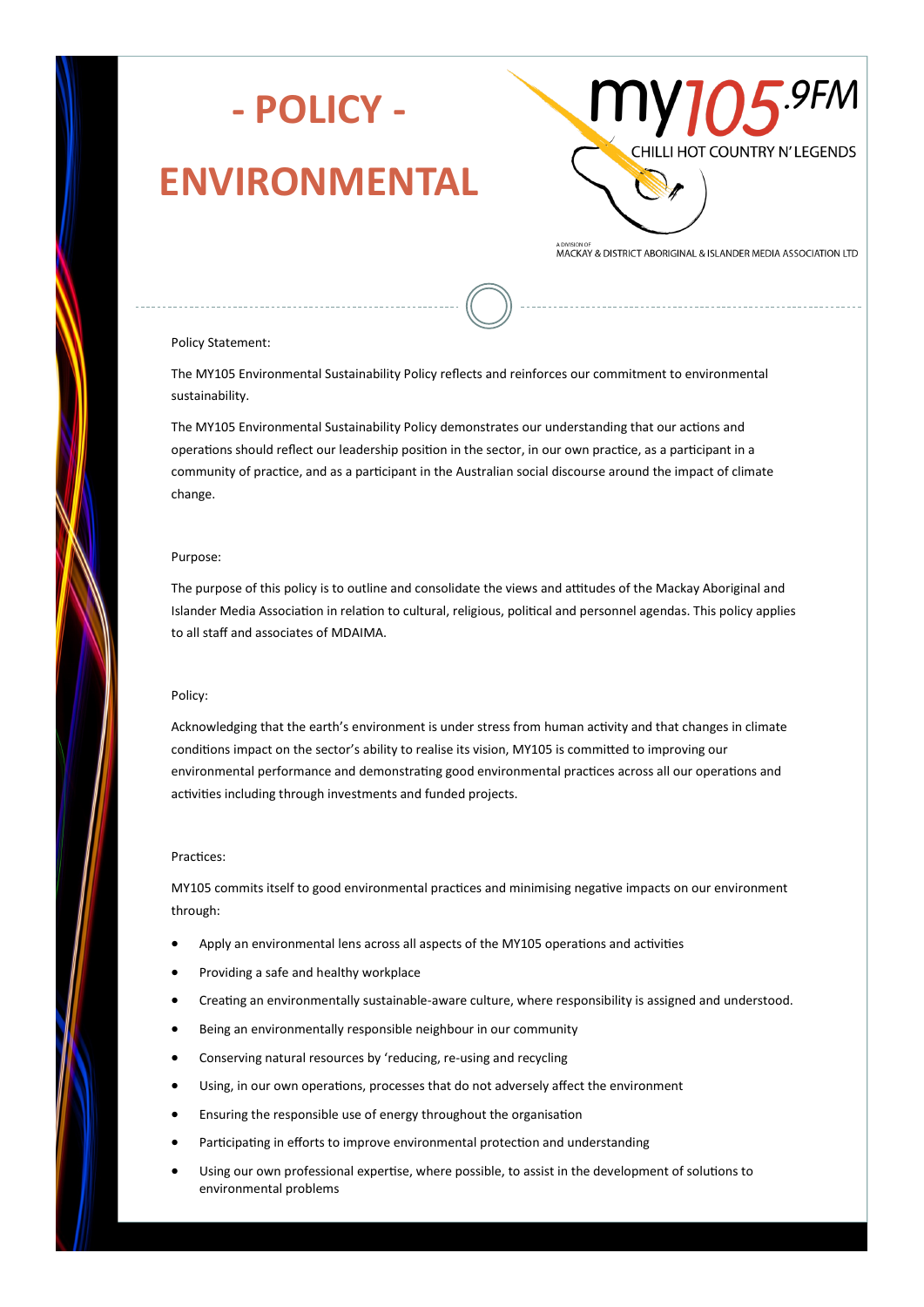

## **- POLICY -**

## **ENVIRONMENTAL**



MACKAY & DISTRICT ABORIGINAL & ISLANDER MEDIA ASSOCIATION LTD

- Striving to improve our environmental performance continually
- Conducting rigorous audits, evaluations, and self-assessments of the implementation of this policy
- Working with suppliers who promote sound environmental practices
- Enhancing awareness among our employees, volunteers, and stakeholders educating and motivating them to act in an environmentally responsible manner.

### Procedures:

- MY105 will develop clear guidelines for staff, volunteers and users to adopt sound environmental work practices, and adequate training will be provided to ensure these practices are carried out.
- MY105 will actively encourage a 'green' culture amongst staff and volunteers by positively reinforcing environmental practices.
- MY105 will act promptly and responsibly to correct incidents or conditions that endanger health, safety, or the environment. It will promptly report any such incidents to the relevant authorities, and inform affected parties as appropriate.
- MY105 will, where feasible, reuse and recycle materials, purchase recycled materials, and use recyclable packaging and other materials. We will:
- Aim for all paper stock to be 100% recycled. Where 100% recycled paper is not available or appropriate, we will ensure that paper is not sourced from old-growth forests or from companies using unsustainable forestry practices.
- Make use of recycling programs for old computer hardware, used toner cartridges and obsolete equipment/furniture.
- MY105 will ensure that its services and products are safe, efficient in their use of energy, protective of the environment, and able to be reused, recycled or disposed of safely. We will:
- Consider the 'carbon miles' that materials, food and products have travelled to reach us, buying local wherever possible
- Buy products (e.g. tea, coffee, chocolate) that have been produced using environmentally sustainable and fair trade practices.
- MY105 will in its operations minimise materials, water and energy use, prevent air, water, and other pollution, and dispose of waste safely and responsibly. We will:
	- Use natural light wherever possible
	- Turn lights and equipment off when not in use
	- Purchase energy efficient office equipment
	- Establish and encourage the use of paperless systems where practical
	- Set printing preferences to double-sided by default